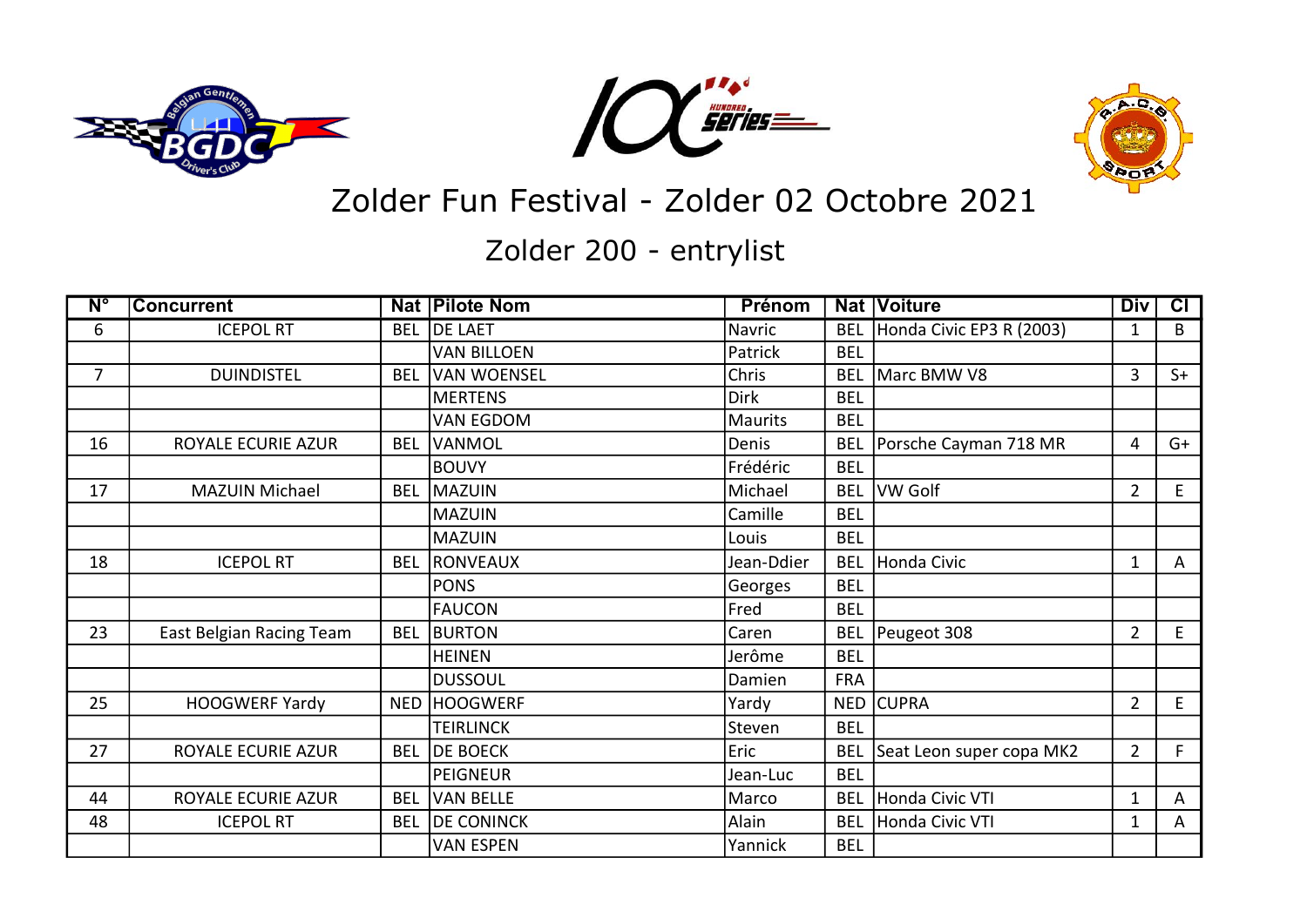| $\overline{\mathsf{N}^{\circ}}$ | <b>Concurrent</b>                |            | <b>Nat Pilote Nom</b>      | <b>Prénom</b>  |            | <b>Nat Voiture</b>       | <b>Div</b>     | $\overline{c\Gamma}$ |
|---------------------------------|----------------------------------|------------|----------------------------|----------------|------------|--------------------------|----------------|----------------------|
|                                 |                                  |            | <b>WAGENAAR HUMMELINCK</b> | Kai            | <b>NED</b> |                          |                |                      |
| 53                              | ROYALE ECURIE AZUR               |            | <b>BEL FRANKEN</b>         | Christian      | <b>BEL</b> | Honda type R             | $\mathbf{1}$   | B                    |
|                                 |                                  |            | <b>MULLER</b>              | Yvan           | <b>BEL</b> |                          |                |                      |
| 58                              | ROYALE ECURIE AZUR               | <b>BEL</b> | VAN DER STRATEN            | Raphaël        |            | <b>BEL MARC Focus V8</b> | $\overline{3}$ | $S+$                 |
| 63                              | <b>VAN DEN BERGH</b>             | <b>BEL</b> | <b>PETERS</b>              | Arthur         |            | BEL Porsche CS           | $\overline{4}$ | $G+$                 |
|                                 |                                  |            | <b>VAN DEN BERGH</b>       | Gunther        | <b>BEL</b> |                          |                |                      |
|                                 |                                  |            | <b>PIRON</b>               | Hans           |            |                          |                |                      |
| 65                              | <b>SCUDERIA TORNACUM</b>         | <b>BEL</b> | DUELZ                      | Hervé          |            | BEL BMW E36 M3           | $\mathbf{1}$   | D                    |
|                                 |                                  |            | <b>CARLIER</b>             | Petra          | <b>BEL</b> |                          |                |                      |
| 67                              | <b>STERKEN</b>                   | <b>BEL</b> | <b>STEEGMANS</b>           | Harry          | <b>BEL</b> | BMW 325i Clubsport       | $\mathbf{1}$   | D                    |
|                                 |                                  |            | <b>STERKEN</b>             | Peter          | <b>BEL</b> |                          |                |                      |
|                                 |                                  |            | <b>DEXTERS</b>             | Didier         | <b>BEL</b> |                          |                |                      |
| 69                              | <b>VAN KUYK</b>                  | AND        | VAN KUYK                   | Rogier         |            | AND Renault Clio         | $\mathbf{1}$   | A                    |
|                                 |                                  |            | <b>LETEN</b>               | Thomas         | <b>BEL</b> |                          |                |                      |
| 70                              | <b>SCUDERIA TORNACUM</b>         | <b>BEL</b> | <b>VANDER EECKEN</b>       | Patrick        |            | BEL Peugeot 206          | $\mathbf{1}$   | A                    |
|                                 |                                  |            | LA MONICA                  | <b>Nicolas</b> | <b>BEL</b> |                          |                |                      |
| 81                              | <b>AUTOSTAL ATLANTIC</b>         | <b>BEL</b> | VANKEIRSBILCK              | Rudy           | <b>BEL</b> | Renault Clio III         | $\mathbf{1}$   | B                    |
|                                 |                                  |            | <b>ROGIERS</b>             | <b>Nico</b>    | <b>BEL</b> |                          |                |                      |
| 94                              | <b>EBRT</b>                      | <b>BEL</b> | PATZE                      | Guillaume      | <b>BEL</b> | <b>BMW Z4</b>            | D <sub>2</sub> | F                    |
|                                 |                                  |            | <b>PATZE</b>               | André          | <b>BEL</b> |                          |                |                      |
| 99                              | <b>COOMBER</b>                   |            | <b>GBR COOMBER</b>         | Ricky          | <b>GBR</b> |                          |                |                      |
|                                 |                                  |            | <b>SIMMONS</b>             | Mark           | <b>GBR</b> |                          |                |                      |
| 102                             | <b>ICEPOL RT</b>                 | <b>BEL</b> | NALE                       | Roberto        | <b>ITA</b> | Audi RS3 LMS             | $\overline{2}$ | $\mathsf E$          |
|                                 |                                  |            | <b>FRERE</b>               | Gaël           | <b>BEL</b> |                          |                |                      |
|                                 |                                  |            | <b>CRISTINELLI</b>         | Stephane       | <b>FRA</b> |                          |                |                      |
| 122                             | <b>ICEPOL RT</b>                 | <b>BEL</b> | LIETART                    | Rolph          | <b>BEL</b> | Porsche Cayman           | $\overline{4}$ | $G+$                 |
|                                 |                                  |            | <b>RENMANS</b>             | Rik            | <b>BEL</b> |                          |                |                      |
| 219                             | <b>BELGIAN RACING CLUB (BRC)</b> | <b>BEL</b> | PAQUE                      | Benjamin       | <b>BEL</b> | Porsche Cayman           | $\overline{4}$ | $G+$                 |
|                                 |                                  |            | <b>GODEFROID</b>           | William        | <b>BEL</b> |                          |                |                      |
| 234                             | <b>SARI Hakan</b>                | <b>BEL</b> | SARI                       | Hakan          | <b>BEL</b> | BMW M4                   | $\overline{4}$ | $\mathsf{X}$         |
|                                 |                                  |            | SARI                       | Recep          | <b>BEL</b> |                          |                |                      |
|                                 |                                  |            | YÜCESAN                    | Ersin          | <b>TUR</b> |                          |                |                      |